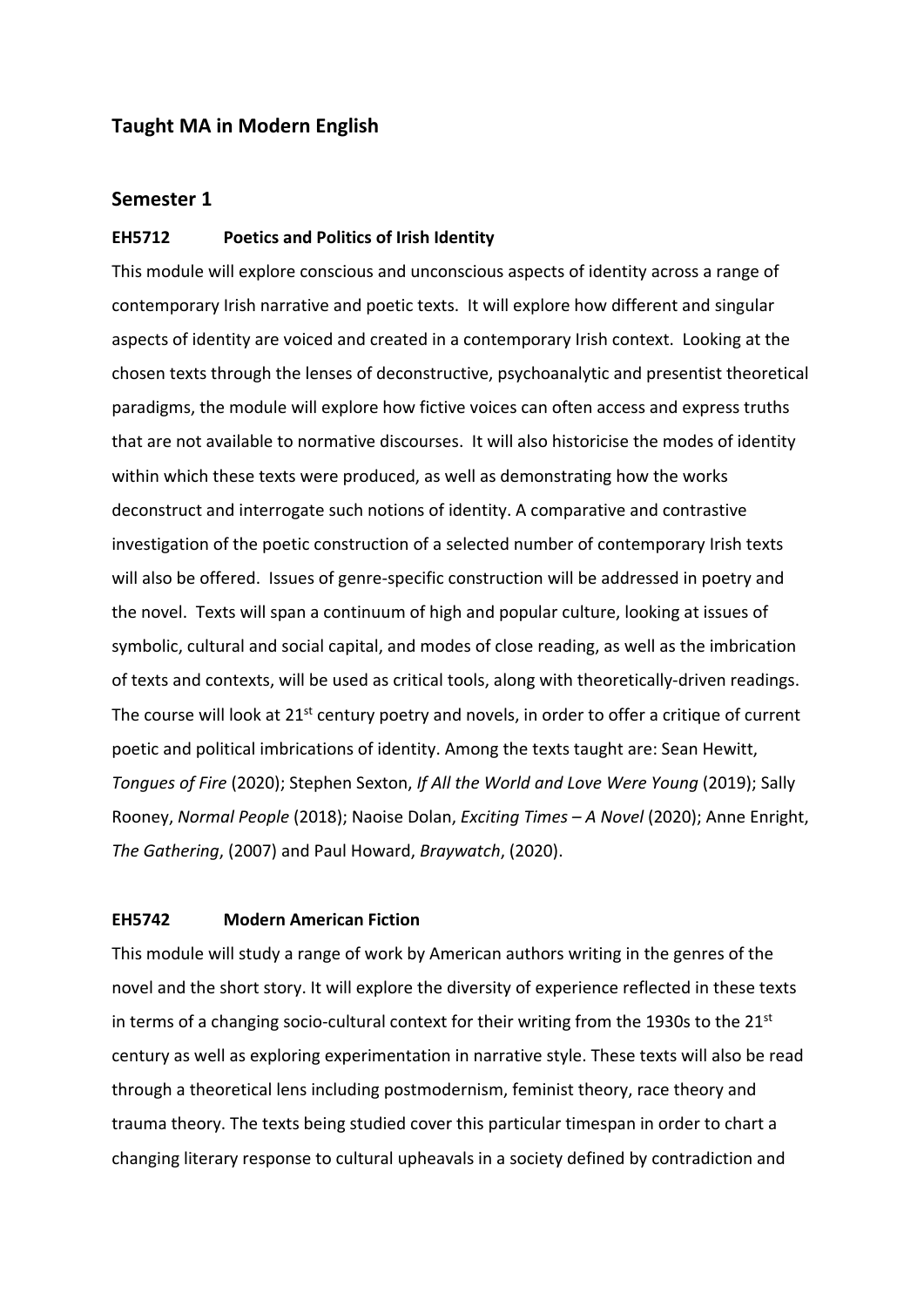diversity. This course aims to provide students with an insight into a range of those diverse voices and diverse responses to profound challenges associated with race, gender, and class to name but a few. Among the texts to be studied are: Zora Neale Hurston, *Their Eyes Were Watching God*; Raymond Chandler, *The Big Sleep*; Ernest Hemingway *The Snows Of Kilimanjaro And Other Stories*; Walter Mosley *Devil in a Blue Dress*; *A Good Man is Hard to Find and Other Stories*; Toni Morrison, *Beloved*; Don DeLillo, *Falling Man* (2007) and Richard Ford's *The Granta Book of the American Short Story* (Vol 2).

# **EH5771 Migration and Biopolitics in 21st Century Literature**

This module will explore questions of displacement, migration, and belonging in the 21st Century. Through analysis of a range of novels and short stories from 2000 to present this module will determine how cultural production is responding to some of the most important sociological questions of contemporary life. This 3 hour weekly seminar will analyse how literature is asking us to engage with contemporary discourses of borders, national security, global mobility, diaspora, and identity. It will analyse detailed knowledge of a diverse range of contemporary world literature detailing the experience of migrations and movements, and offer an understanding of some of the theoretical tenets fundamental to contemporary literary production and critical interpretation. It will formulate an awareness of the political and cultural complexities involved in the study of issues such as: ethnicity; globalisation; migration, borders, biopoltics, nation, and poverty and inequality. As countries close their borders COVID-19 has heightened our awareness of the relevance of biopolitics in healthcare and movement. Among the texts studied are: Zadie Smith, *White Teeth* (2000); Chika Unigwe, *On Black Sisters' Street: A Novel* (2012); Chimamanda Ngozi Adichie, *Americanah* (2013); Vladimir Lorchenkov, *The Good Life Elsewhere* (2014); Mohsin Hamid, *Exit West* (2017); Viet Thanh Nguyen, *The Refugees* (2017) and Melatu Uche Okorie, *This Hostel Life* (2018).

# **EH5761 Research Methodology 1**

The aim of the two research methods module is to prepare students for the thesis component of the course. The first module will focus on the selection of a research question, the structuration of the argument and the development of a critical matrix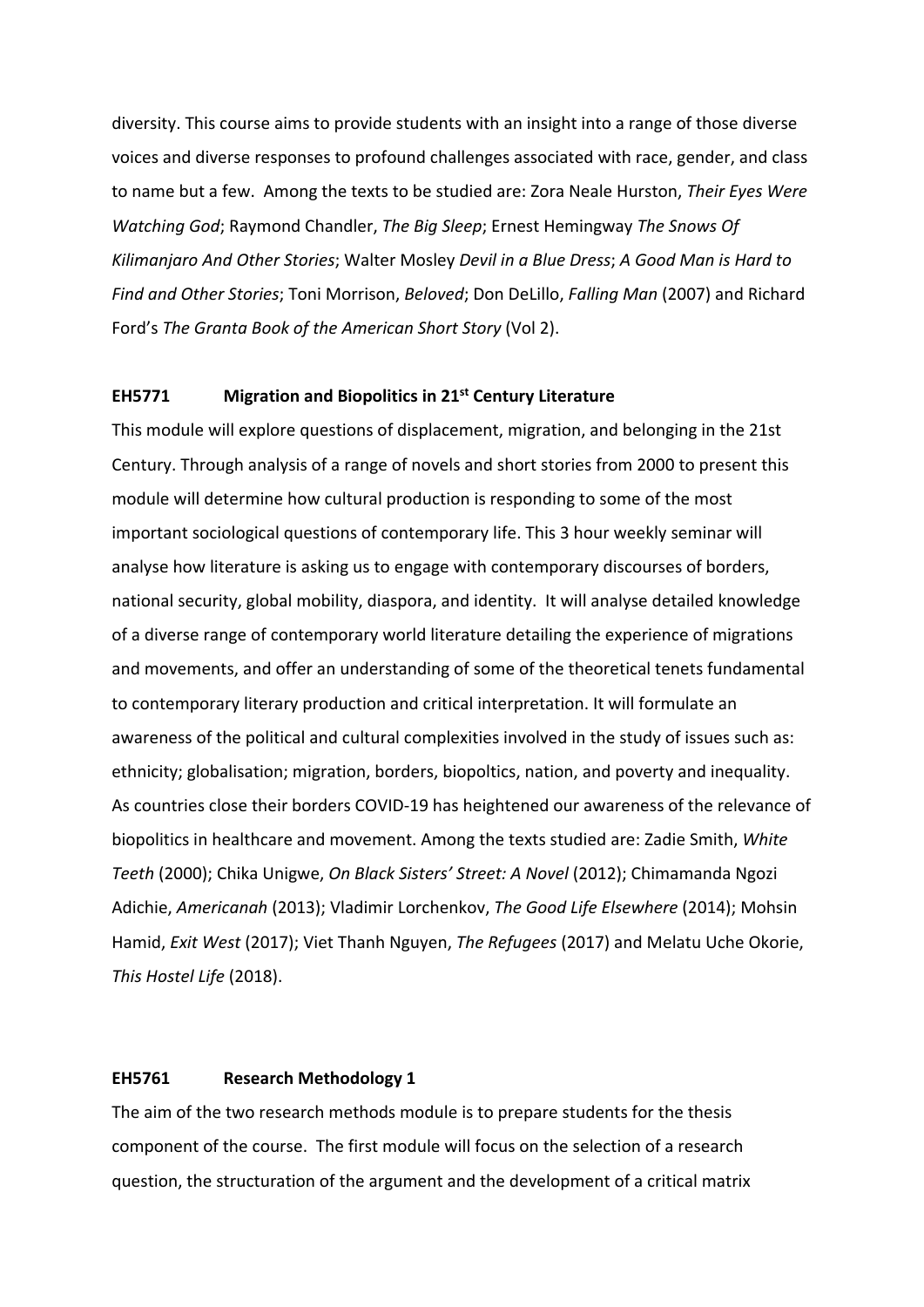through which to analyse the argument. Research seminars with members of staff and with doctoral students in which issues of subject and topic-selection, referencing conventions, the balanced use of theoretical paradigms and the development of structural and argumentative skills will be analysed. Interview and discussions will facilitate the choosing of a thesis supervisor, who will help with the other sections of the module. A planned structural outline will be developed, along with an outline bibliography of both hard copy and electronic resources. The University of Limerick variant of the Harvard referencing style will be used, and the referencing of electronic media, such as websites and electronic books will be studied. Use of bibliographical tools such as RefWorks and Endnote will also be modelled. A detailed dissertation outline structural form will be completed by each student at the end of this module. Students are also encouraged to attend selected sessions of the department's postgraduate seminar, delivered online.

# **Semester 2**

### **EH5741 Modernism Texts and Contexts**

This module introduces a range of experimental writing by novelists and short story writers and explores ways in which these works reflect the multiple transformations of society during the late nineteenth and early twentieth century. A specific area of enquiry in this module is an examination of the emergence of modernist aesthetics and the shaping of modernist texts though shifts in print culture and publishing practices. Recent scholarship in the digital literary humanities and intersections with book history, print and periodicals culture as well as in editing theory has offered modernist scholars, through new digital technologies, multiple ways in which to access and understand modernist literary texts. Engaging with these different fields including the digital literary humanities will develop new skills, fresh approaches to the set texts and a broader understanding of the modernist period. Among the texts to be studies are: Katherine Mansfield's *Selected Stories*; Olive Schreiner's *Story of an African Farm*; Oscar Wilde's *The Picture of Dorian Gray*; *The Young Rebecca: Writings of Rebecca West 1911-1917*; *Virginia Woolf: Selected Short Stories* and Virginia Woolf's *Orlando.*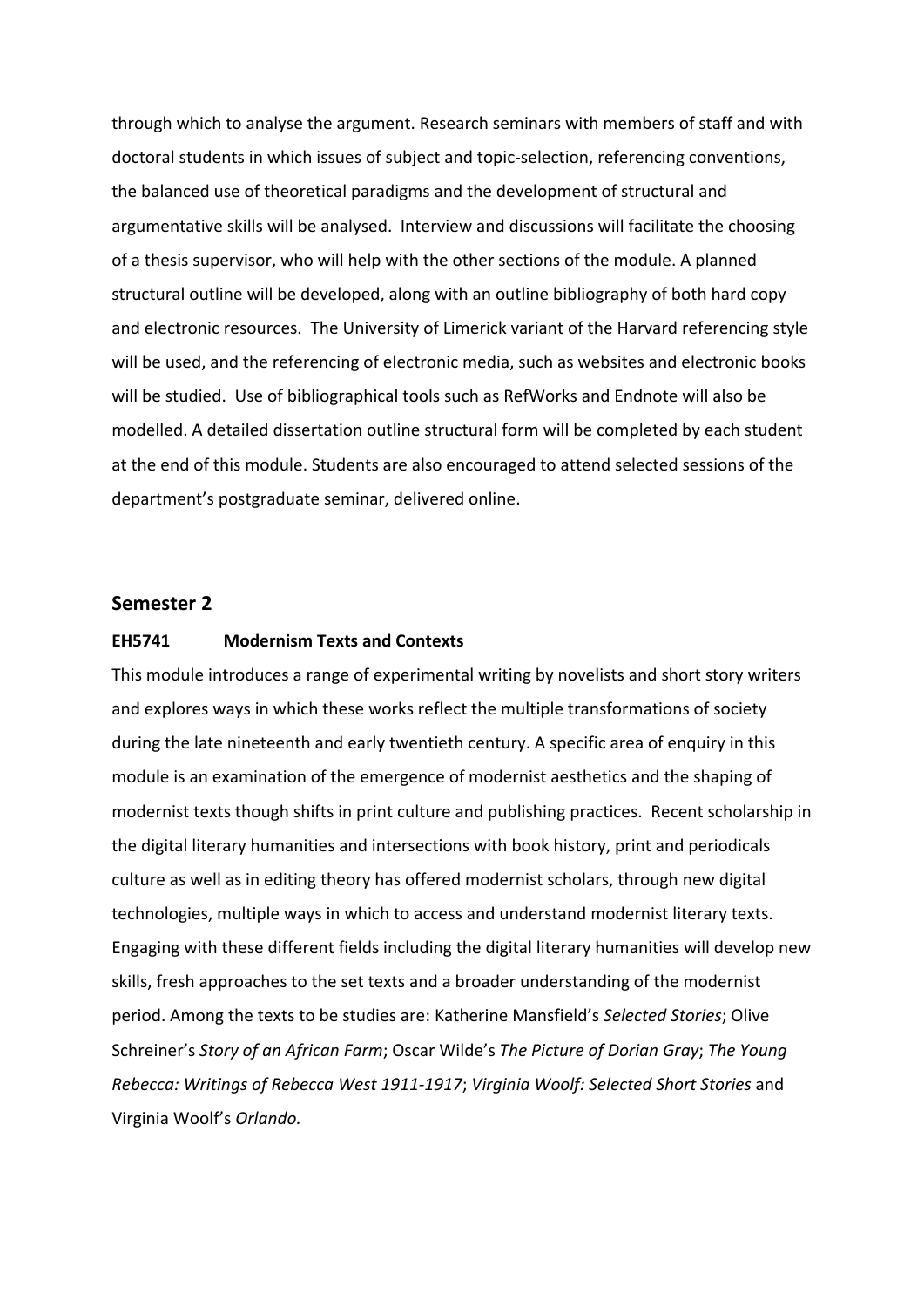### **EH5792 World Literature**

The module will introduce students to a major new field of literary and cultural inquiry, asking them to engage with contemporary literary and cultural theory and to participate in advanced training in academic writing skills including bibliographic skills, the use electronic research tools for sourcing, storing and presenting research materials. This module provides a study of modern and contemporary literature in varieties of English and in translation, from a diverse range of national and regional cultures. Two central aims of the module are 1) to explore the relationship between socio-cultural context and literary genre and form, and 2) to consider the developments, appropriations and re-formations of the English language across the world. Students will investigate semantic and other issues involved in literary translation and will develop knowledge and insight into diverse philosophies, religions, ideologies and cultural movements. The module will be interdisciplinary in form and content, and will theorize and historicise key contemporary texts, across genres, from Asia, Africa, Europe, and the Americas. Among the texts studied are: Jean Rhys, *Voyage in the Dark* (1934); V.S. Naipaul, *A House for Mister Biswas* (1961); Jorge Luis Borges, *Labyrinths: Selected Stories and Other Writings* (1962); Arundhati Roy, *The God of Small Things* (1997); W.G. Sebald, *Austerlitz* (2001); David Mitchell, *Cloud Atlas* (2004); Chimananda Ngozi Adiche *Half of a Yellow Sun* (2006); Nadeem Aslam, *The Wasted Vigil* (2008); Yiyun Li, *The Vagrants* (2009) and Colum McCann, *Let the Great World Spin* (2009).

# **EH5732 Contemporary Postcolonial Literature and Theory**

With the collapse of global colonial empires in the early decades of the twentieth century, post-colonial theory has emerged as one of the most important critical theories attempting to articulate a response to centuries of colonial occupation. Both in literature and critical theory, post-colonialism seeks to explore the complex matrix of linguistic, historic and nationalistic discourses that has emerged in the wake of the colonial exercise. Writers such as Margaret Attwood, Salmon Rushdie and J. M. Coetzee exemplify the post-colonial quest for self–realisation within a dual tradition, and this trait can also be clearly seen in the work of writers from Ireland, Africa, Australia, and the Middle East. Post-colonial theory, exemplified in the writings of Edward Said, Homi K. Bhabha, Gayatri Spivak, Ngũgĩ wa Thiong'o, Stuart Hall and Declan Kiberd, amongst others, provide crucial insights into the development of contemporary post-colonial ideologies and provide an essential platform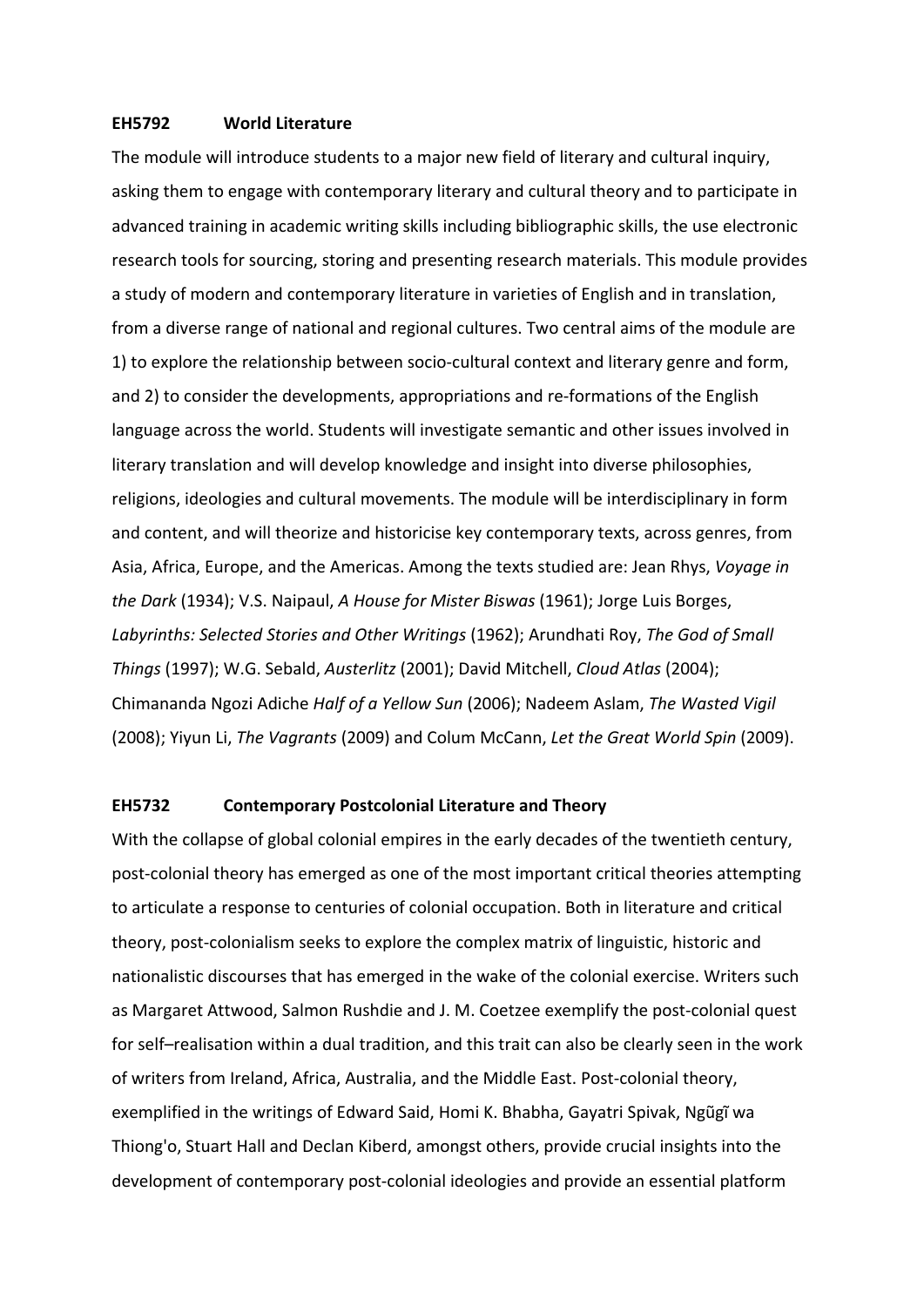for the analysis of the literature of post-colonial cultures. Among the texts to be studied are: Benedict Anderson, *Imagined Communities*; Bill Ashcroft, Gareth Griffiths and Helen Tiffin, *The Post-Colonial Studies Reader*; Homi K. Bhabha, *Nation and Narration*; Edward Said, *Orientalism*; Ngũgĩ wa Thiong'o, *Decolonising the Mind*; and Gayatri Chakravorty Spivak, 'Can the Subaltern Speak?'

#### **EH5782 Research Methodology 2 Pass/Fail**

Research seminars with members of staff, and individual meetings with advisors during the semester are seen as part of the dissertation writing process. The structural outline which was prepared in the previous module is now used to create a timeline and a chapter wordcount target. The management of time in terms of reading, note-taking and drafting individual chapters is analysed through seminars, workshops and attendance at the Departmental postgraduate Seminar, presented online. A schedule of meetings, with appointed tasks and timelines is set up in this module, all leading to a smooth transition from the modules into the thesis-drafting and writing stage of the programme.

#### **EH5751 Dissertation**

#### **EH5752 Dissertation**

This module is one wherein self-directed research is conducted under the guidance and supervision of a faculty member. The skills learned in EH5761 Research Methodology 1, and in EH5782 Research Methodology 2 are utilised to bring this project to fruition. The dissertation is an individual project which asks and addresses a central research question, or questions; engages with primary material through dialogue with secondary and critical sources; as well as being guided by a theoretically-informed reading practice. A number of iterations are produced which, with editorial and argumentative emendations by the supervisor, and with learned self-editing and peer-editing input, will lead to a completed piece of research of between 15,000 and 20,000 words. Over the course of these 4 research method and output modules, students will:

- learn how to write a research thesis of between 15,000 and 20,000 words;
- develop skills in working with an academic supervisor and taking guidance and advice;